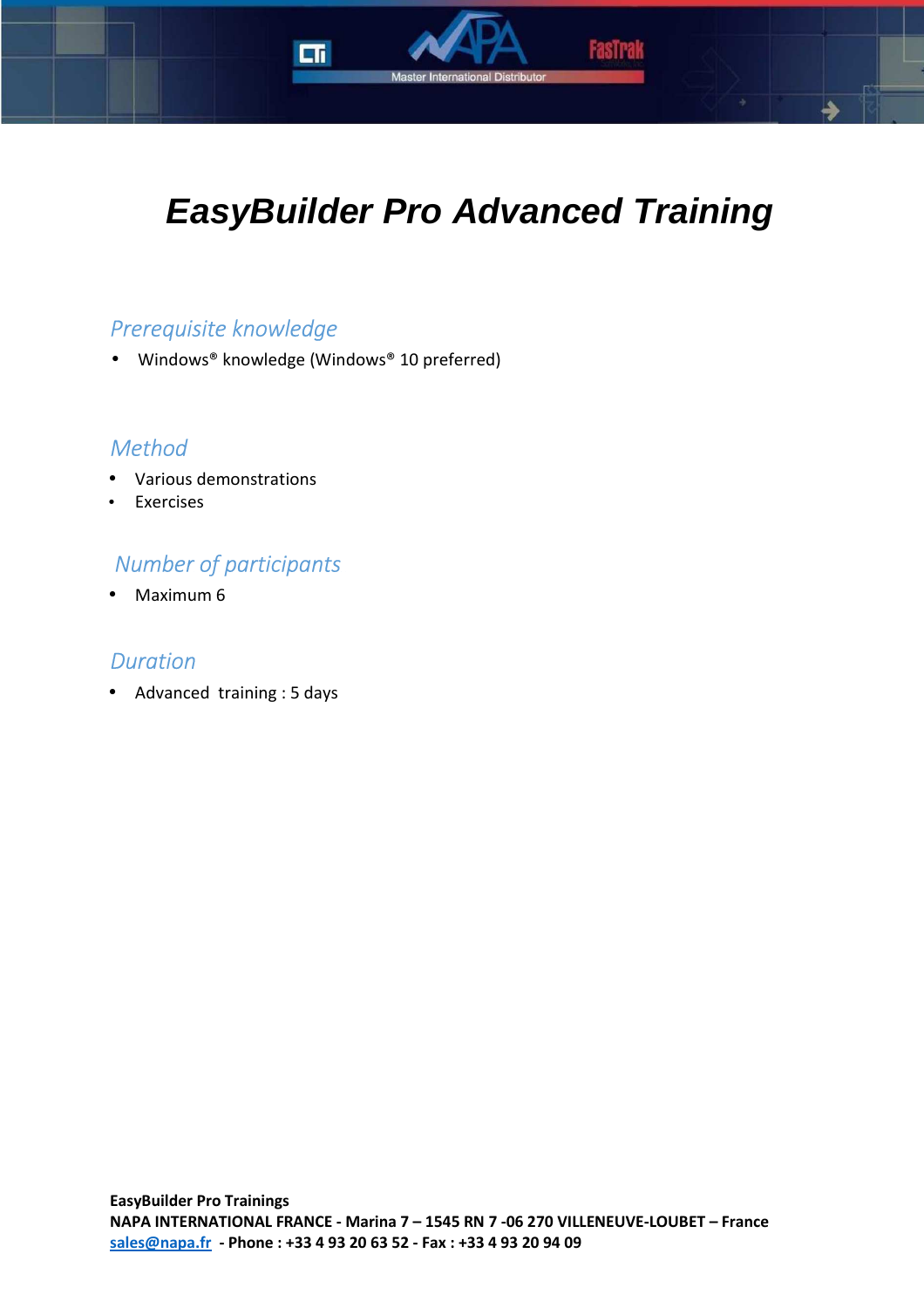

# **EasyBuilder Pro Advanced Training**

## *Contents*

#### Day 1:

- Introduction to Weintek families of Product
- Introduction to EasyBuilder Pro
- Connection to PLCs: Serial and Ethernet configuration
- Basic graphical objects
- Compiling a project
- Downloading a project to the HMI device
- Simulation and tests (offline / online with the PLC)
- HMI internal variables

#### Day 2:

- More graphical objects
- Libraries: tags, pictures, labels, strings, sounds. Import/export
- Graphic windows: layout setup and navigation
- Default windows: keyboards, user login
- User access configuration
- Macro: configuration and use
- Uploading a project from the HMI device
- Resources: web site, manuals, video, tutorials,

#### Day 3:

- Alarms and Events: definition and list display. Import/export
- Operation Log
- Historical data: archiving and trend display. Import/export
- Using SD card: Backup
- File browser
- Timers and Schedulers
- PLC Controls
- Introduction to EasyAccess 2.0
- Understanding function availability depending on HMI model

#### Day 4:

- Data transfers
- Media: picture view, media player, video from camera (USB, Ethernet)
- Recipes
- Recipe database editor
- Control token
- Connection to SQL database: SQL queries